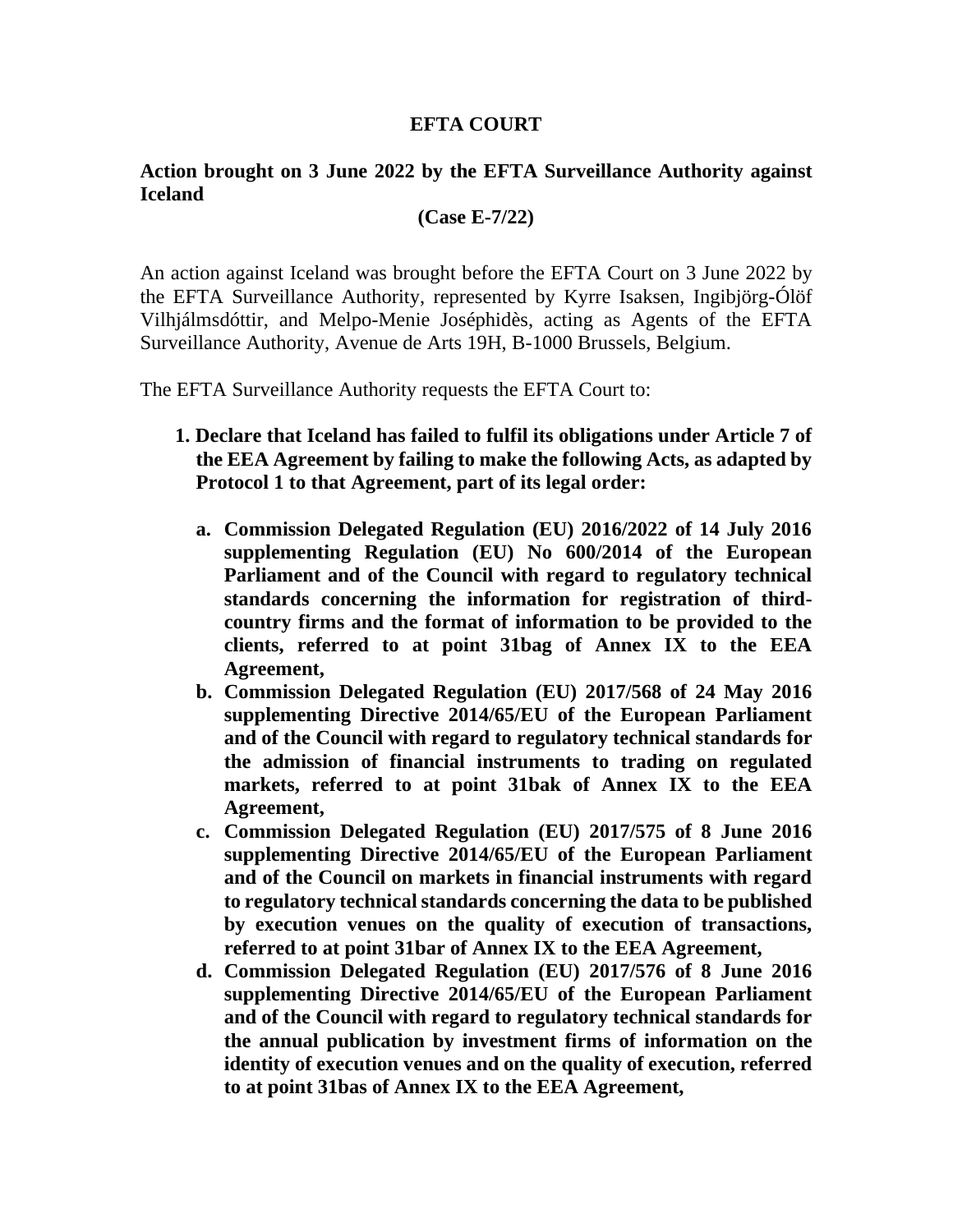- **e. Commission Delegated Regulation (EU) 2017/583 of 14 July 2016 supplementing Regulation (EU) No 600/2014 of the European Parliament and of the Council on markets in financial instruments with regard to regulatory technical standards on transparency requirements for trading venues and investment firms in respect of bonds, structured finance products, emission allowances and derivatives, referred to at point 31baz of Annex IX to the EEA Agreement**
- **f. Commission Delegated Regulation (EU) 2017/585 of 14 July 2016 supplementing Regulation (EU) No 600/2014 of the European Parliament and of the Council with regard to regulatory technical standards for the data standards and formats for financial instrument reference data and technical measures in relation to arrangements to be made by the European Securities and Markets Authority and competent authorities, referred to at point 31bazb of Annex IX to the EEA Agreement,**
- **g. Commission Delegated Regulation (EU) 2017/586 of 14 July 2016 supplementing Directive 2014/65/EU of the European Parliament and of the Council with regard to regulatory technical standards for the exchange of information between competent authorities when cooperating in supervisory activities, on-the-spot verifications and investigations, referred to at point 31bazc of Annex IX to the EEA Agreement,**
- **h. Commission Delegated Regulation (EU) 2017/1018 of 29 June 2016 supplementing Directive 2014/65/EU of the European Parliament and of the Council on markets in financial instruments with regard to regulatory technical standards specifying information to be notified by investment firms, market operators and credit institutions, referred to at point 31bazp of Annex IX to the EEA Agreement,**
- **i. Commission Delegated Regulation (EU) 2017/1799 of 12 June 2017 supplementing Regulation (EU) No 600/2014 of the European Parliament and of the Council as regards the exemption of certain third countries central banks in their performance of monetary, foreign exchange and financial stability policies from pre- and posttrade transparency requirements, referred to at point 31bazt of Annex IX to the EEA Agreement,**
- **j. Commission Delegated Regulation (EU) 2017/1943 of 14 July 2016 supplementing Directive 2014/65/EU of the European Parliament and of the Council with regard to regulatory technical standards on information and requirements for the authorisation of investment firms, referred to at point 31bazu of Annex IX to the EEA Agreement,**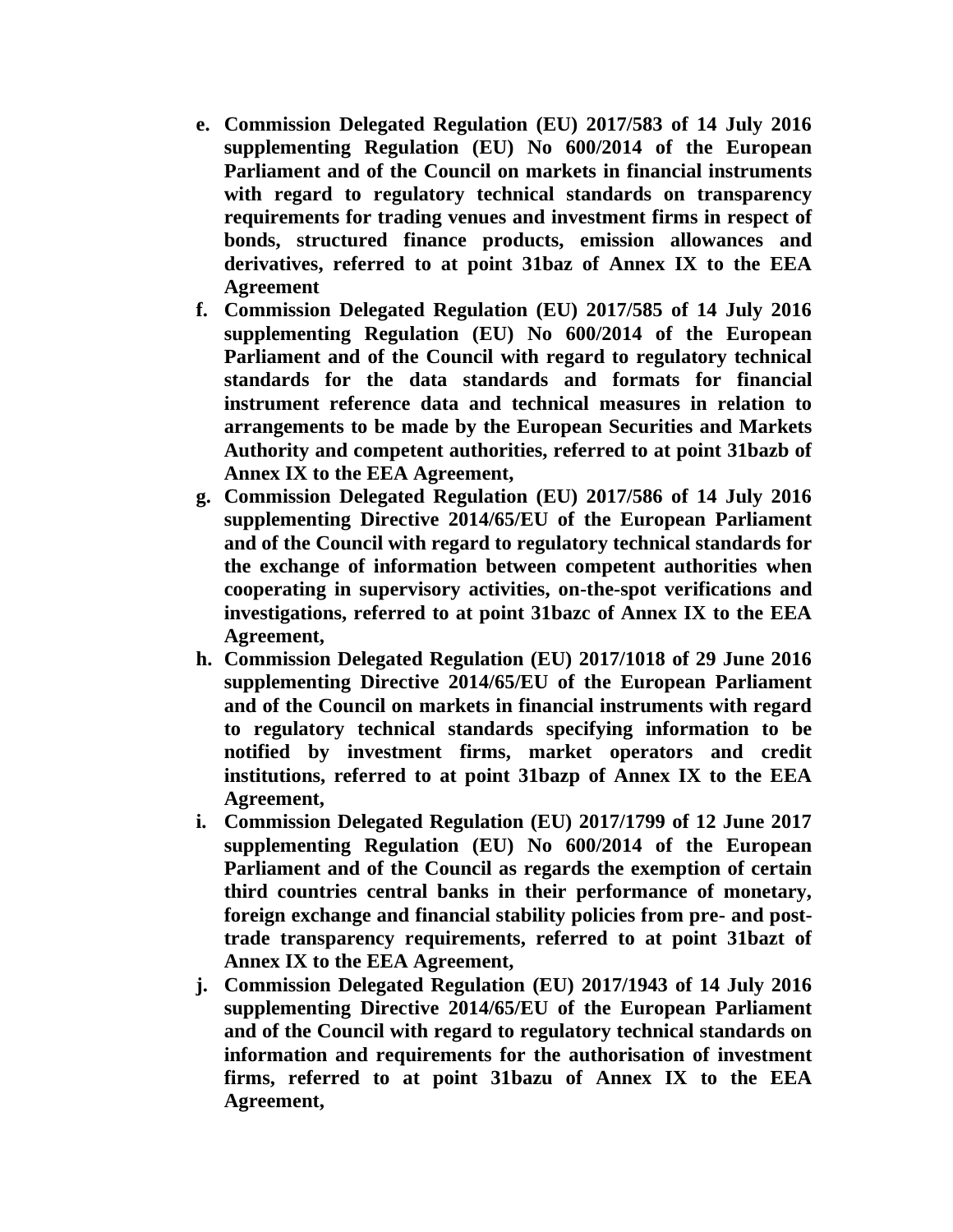- **k. Commission Delegated Regulation (EU) 2017/2194 of 14 August 2017 supplementing Regulation (EU) No 600/2014 of the European Parliament and of the Council on markets in financial instruments with regard to package orders, referred to at point 31bazz of Annex IX to the EEA Agreement,**
- **l. Commission Implementing Regulation (EU) 2016/824 of 25 May 2016 laying down implementing technical standards with regard to the content and format of the description of the functioning of multilateral trading facilities and organised trading facilities and the notification to the European Securities and Markets Authority according to Directive 2014/65/EU of the European Parliament and of the Council on markets in financial instruments, referred to at point 31bad of Annex IX to the EEA Agreement,**
- **m. Commission Implementing Regulation (EU) 2017/953 of 6 June 2017 laying down implementing technical standards with regard to the format and the timing of position reports by investment firms and market operators of trading venues pursuant to Directive 2014/65/EU of the European Parliament and of the Council on markets in financial instruments, referred to at point 31bazk of Annex IX to the EEA Agreement,**
- **n. Commission Implementing Regulation (EU) 2017/980 of 7 June 2017 laying down implementing technical standards with regard to standard forms, templates and procedures for cooperation in supervisory activities, for on-site verifications, and investigations and exchange of information between competent authorities in accordance with Directive 2014/65/EU of the European Parliament and of the Council, referred to at point 31bazl of Annex IX to the EEA Agreement,**
- **o. Commission Implementing Regulation (EU) 2017/981 of 7 June 2017 laying down implementing technical standards with regard to standard forms, templates and procedures for the consultation of other competent authorities prior to granting an authorisation in accordance with Directive 2014/65/EU of the European Parliament and of the Council, referred to at point 31bazm of Annex IX to the EEA Agreement,**
- **p. Commission Implementing Regulation (EU) 2017/988 of 6 June 2017 laying down implementing technical standards with regard to standard forms, templates and procedures for cooperation arrangements in respect of a trading venue whose operations are of substantial importance in a host Member State, referred to at point 31bazn of Annex IX to the EEA Agreement,**
- **q. Commission Implementing Regulation (EU) 2017/1093 of 20 June 2017 laying down implementing technical standards with regard to**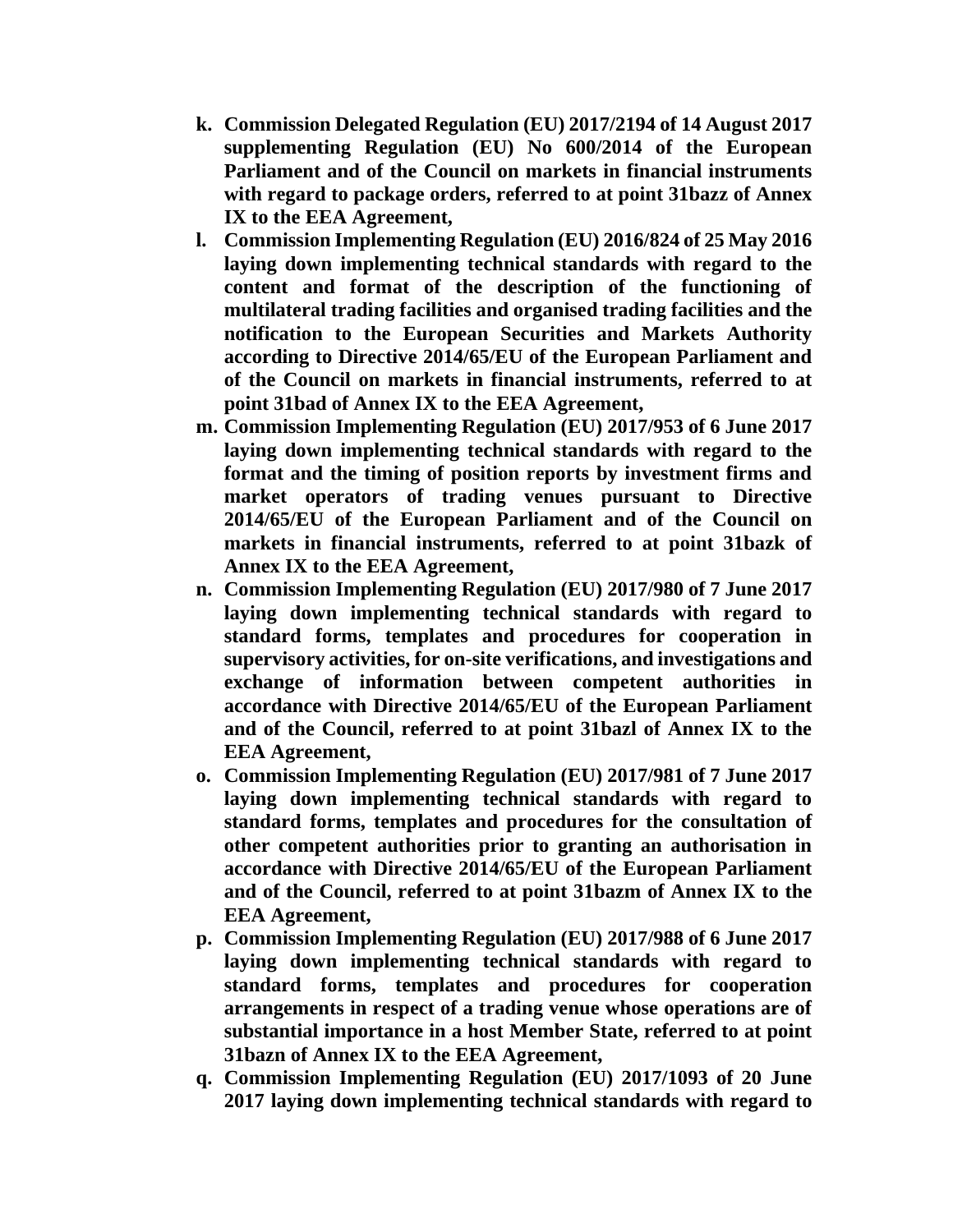**the format of position reports by investment firms and market operators, referred to at point 31bazq of Annex IX to the EEA Agreement,**

- **r. Commission Implementing Regulation (EU) 2017/1111 of 22 June 2017 laying down implementing technical standards with regard to procedures and forms for submitting information on sanctions and measures in accordance with Directive 2014/65/EU of the European Parliament and of the Council, referred to at point 31bazs of Annex IX to the EEA Agreement,**
- **s. Commission Implementing Regulation (EU) 2017/1944 of 13 June 2017 laying down implementing technical standards with regard to standard forms, templates and procedures for the consultation process between relevant competent authorities in relation to the notification of a proposed acquisition of a qualifying holding in an investment firm in accordance with Directives 2004/39/EC and 2014/65/EU of the European Parliament and of the Council, referred to at point 31bazv of Annex IX to the EEA Agreement,**
- **t. Commission Implementing Regulation (EU) 2017/1945 of 19 June 2017 laying down implementing technical standards with regard to notifications by and to applicant and authorised investment firms according to Directive 2014/65/EU of the European Parliament and of the Council, referred to at point 31bazw of Annex IX to the EEA Agreement,**
- **u. Commission Implementing Regulation (EU) 2017/2382 of 14 December 2017 laying down implementing technical standards with regard to standard forms, templates and procedures for the transmission of information in accordance with Directive 2014/65/EU of the European Parliament and of the Council, referred to at point 31bazze of Annex IX to the EEA Agreement,**
- **v. Commission Delegated Regulation (EU) 2019/462 of 30 January 2019 amending Delegated Regulation (EU) 2017/1799 as regards the exemption of the Bank of England from the pre- and post-trade transparency requirements in Regulation (EU) No 600/2014 of the European Parliament and of the Council, referred to at point 31bazt of Annex IX to the EEA Agreement;**

# **2. Order Iceland to bear the costs of these proceedings**

# *Legal and factual background and pleas in law adduced in support:*

- By this application, the EFTA Surveillance Authority seeks a declaration that Iceland has failed to adopt the measures necessary to make certain acts concerning the regulatory framework for markets in financial